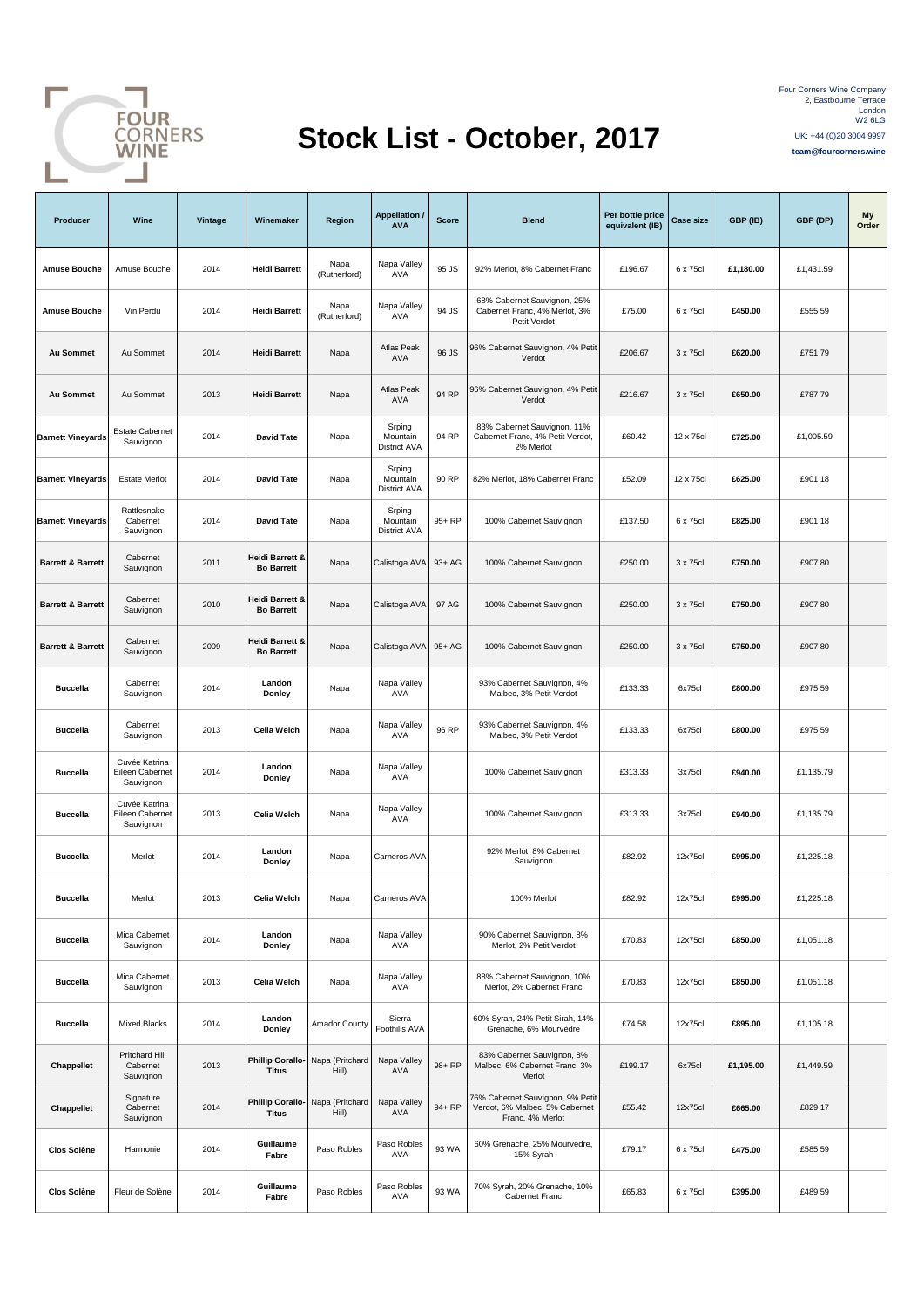| <b>Continuum Estate</b>                    | Proprietary Red                            | 2014 | Claire<br><b>Findleton</b>                          | Napa (Pritchard<br>Hill) | Napa Valley<br>AVA                | 99 JS  | 65% Cabernet Sauvignon, 15%<br>Cabernet Franc, 15% Petit Verdot,<br>5% Merlot                                          | £208.33 | 6 x 75cl  | £950.00   | £1,155.59 |  |
|--------------------------------------------|--------------------------------------------|------|-----------------------------------------------------|--------------------------|-----------------------------------|--------|------------------------------------------------------------------------------------------------------------------------|---------|-----------|-----------|-----------|--|
| <b>Domaine Allary</b><br><b>Haut-Brion</b> | Allary Haut-Brion                          | 2009 |                                                     | Bordeaux                 | Pessac-<br>Léognan AOC            | 92 RP  | 60% Cabernet Franc, 40%<br>Cabernet Sauvignon                                                                          | £200.00 | 6 x 75cl  | £1,200.00 | £1,455.59 |  |
| Futo                                       | Oakville Estate<br>Cabernet<br>Sauvignon   | 2013 | Jason<br><b>Exposito</b>                            | Napa                     | Oakville AVA                      | 98 RP  | 59% Cabernet Sauvignon, 35%<br>Cabernet Franc, 6% Petit Verdot                                                         | £298.33 | 3 x 75cl  | £895.00   | £1,081.80 |  |
| Futo                                       | Oakville Estate<br>Cabernet<br>Sauvignon   | 2013 | Jason<br><b>Exposito</b>                            | Napa                     | Oakville AVA                      | 98 RP  | 59% Cabernet Sauvignon, 35%<br>Cabernet Franc, 6% Petit Verdot                                                         | £600.00 | 1 x 150cl | £600.00   | £725.20   |  |
| Futo                                       | 5500 Estate<br>Cabernet<br>Sauvignon       | 2013 | Jason<br><b>Exposito</b>                            | Napa                     | Stags Leap<br><b>District AVA</b> | 98 RP  | 92% Cabernet Sauvignon, 8%<br>Merlot                                                                                   | £298.33 | 3 x 75cl  | £895.00   | £1,081.80 |  |
| he-li-an-thus                              | Proprietary Red                            | 2014 | Jason<br><b>Exposito</b>                            | Napa (Soda<br>Canyon)    | Napa Valley<br>AVA                | 97 JS  | 62% Cabernet Sauvignon, 18%<br>Merlot, 15% Petit Verdot, 5%<br>Cabernet Franc                                          | £119.58 | 12 x 75cl | £1,435.00 | £1,753.18 |  |
| he-li-an-thus                              | Proprietary Red<br>(magnum)                | 2014 | Jason<br><b>Exposito</b>                            | Napa (Soda<br>Canyon)    | Napa Valley<br>AVA                | 97 JS  | 62% Cabernet Sauvignon, 18%<br>Merlot, 15% Petit Verdot, 5%<br>Cabernet Franc                                          | £244.12 | 6 x 150cl | £1,465.00 | £1,789.18 |  |
| he-li-an-thus                              | Proprietary Red                            | 2013 | Jason<br><b>Exposito</b>                            | Napa (Soda<br>Canyon)    | Napa Valley<br>AVA                | 96 RP  | 57% Cabernet Sauvignon, 20%<br>Merlot, 18% Petit Verdot, 5%<br>Cabernet Franc                                          | £119.58 | 12 x 75cl | £1,435.00 | £1,753.18 |  |
| he-li-an-thus                              | Proprietary Red<br>(magnum)                | 2013 | Jason<br>Exposito                                   | Napa (Soda<br>Canyon)    | Napa Valley<br>AVA                | 96 RP  | 57% Cabernet Sauvignon, 20%<br>Merlot, 18% Petit Verdot, 5%<br>Cabernet Franc                                          | £244.12 | 6 x 150cl | £1,465.00 | £1,789.18 |  |
| <b>Hilliard Bruce</b>                      | Chardonnay                                 | 2013 | John Hilliard &<br><b>Christine</b><br><b>Bruce</b> | Santa Ynez<br>Valley     | Santa Rita<br>Hills AVA           | 93+ RP | 100% Chardonnay                                                                                                        | £37.08  | 12 x 75cl | £445.00   | £565.18   |  |
| <b>Hilliard Bruce</b>                      | Earth Pinot Noir                           | 2013 | John Hilliard &<br><b>Christine</b><br><b>Bruce</b> | Santa Ynez<br>Valley     | Santa Rita<br>Hills AVA           | 92 AG  | 100% Pinot Noir                                                                                                        | £41.25  | 12 x 75cl | £495.00   | £625.18   |  |
| Kapcsándy<br><b>Family Winery</b>          | State Lane<br>Vineyard Grand<br>Vin        | 2013 | <b>Denis Malbec</b>                                 | Napa                     | Yountville AVA                    | 100 RP | 88% Cabernet Sauvignon, 12%<br>Merlot                                                                                  | £466.33 | 3 x 75cl  | £1,399.00 | £1,686.59 |  |
| Kapcsándy<br><b>Family Winery</b>          | State Lane<br>Vineyard Grand<br>Vin MAGNUM | 2012 | <b>Denis Malbec</b>                                 | Napa                     | Yountville AVA                    | 100 RP | 99% Cabernet Sauvignon, 1%<br>Merlot                                                                                   | £925.00 | 1 x 150cl | £925.00   | £1,115.21 |  |
| Kapcsándy<br><b>Family Winery</b>          | State Lane<br>Vineyard<br>Rapszodia        | 2013 | <b>Denis Malbec</b>                                 | Napa                     | Yountville AVA                    | 99 RP  | 65% Cabernet Franc, 35% Merlot                                                                                         | £466.33 | 3 x 75cl  | £1,399.00 | £1,686.59 |  |
| <b>Lail Vineyards</b>                      | Blueprint<br>Sauvignon Blanc               | 2014 | <b>Philippe Melka</b>                               | Napa                     | Napa Valley<br>AVA                | 92 AG  | 100% Sauvignon Blanc                                                                                                   | £33.33  | 12 x 75cl | £400.00   | £511.18   |  |
| <b>Lail Vineyards</b>                      | Blueprint<br>Cabernet<br>Sauvignon         | 2014 | <b>Philippe Melka</b>                               | Napa                     | Napa Valley<br>AVA                | 94 AG  | 95% Cabernet Sauvignon, 5% Petit<br>Verdot                                                                             | £66.67  | 6 x 75cl  | £400.00   | £495.59   |  |
| <b>Lail Vineyards</b>                      | Georgia<br>Sauvignon Blanc                 | 2015 | <b>Philippe Melka</b>                               | Napa                     | Yountville AVA 95-97 RP           |        | 100% Sauvignon Blanc                                                                                                   | £125.00 | 6 x 75cl  | £750.00   | £915.89   |  |
| <b>Lail Vineyards</b>                      | J. Daniel<br>Cabernet<br>Sauvignon         | 2014 | <b>Philippe Melka</b>                               | Napa                     | Napa Valley<br>AVA                | 95 RP  | 100% Cabernet Sauvignon                                                                                                | £199.17 | 6 x 75cl  | £1,195.00 | £1,449.59 |  |
| <b>Linne Calodo</b>                        | Perfectionist                              | 2014 | <b>Matt Trevisan</b>                                | Paso Robles              | <b>Willow Creek</b><br>AVA        | 94+ WA | 72% Syrah, 23% Grenache, 5%<br>Mourvèdre                                                                               | £74.59  | 12 x 75cl | £895.00   | £1,105.18 |  |
| <b>Linne Calodo</b>                        | Problem Child                              | 2015 | <b>Matt Trevisan</b>                                | Paso Robles              | <b>Willow Creek</b><br>AVA        | 93 WA  | 74% Zinfandel, 19% Mourvèdre,<br>7% Syrah                                                                              | £68.75  | 12 x 75cl | £825.00   | £1,021.18 |  |
| <b>Linne Calodo</b>                        | Outsider                                   | 2014 | <b>Matt Trevisan</b>                                | Paso Robles              | <b>Willow Creek</b><br>AVA        | 95 WA  | 78% Zinfandel, 15% Syrah, 7%<br>Mourvèdre                                                                              | £66.25  | 12 x 75cl | £795.00   | £985.18   |  |
| O'Shaughnessy<br>Estate                    | Chardonnay                                 | 2015 | Sean Capiaux                                        | Napa                     | Oakville AVA                      | 90 AG  | 100% Chardonnay                                                                                                        | £47.92  | 12 x 75cl | £575.00   | £721.18   |  |
| O'Shaughnessy<br><b>Estate</b>             | Howell Montain<br>Cabernet<br>Sauvignon    | 2014 | Sean Capiaux                                        | Napa                     | Howell<br>Mountain AVA            | 95 RP  | 79% Cabernet Sauvignon, 6%<br>Malbec, 4% Merlot, 4% Petit Verdot<br>3% Cabernet Franc,<br>2% Carménère, 2% St. Macaire | £78.75  | 12 x 75cl | £945.00   | £1,165.18 |  |
| O'Shaughnessy<br>Estate                    | Howell Montain<br>Cabernet<br>Sauvignon    | 2012 | Sean Capiaux                                        | Napa                     | Howell<br>Mountain AVA            | 95 AG  | 79% Cabernet Sauvignon, 21%<br>Merlot, Malbec, Petit Verdot, St.<br>Macaire                                            | £78.75  | 12 x 75cl | £945.00   | £1,165.18 |  |
| O'Shaughnessy<br><b>Estate</b>             | Howell Montain<br>Cabernet<br>Sauvignon    | 2011 | Sean Capiaux                                        | Napa                     | Howell<br>Mountain AVA            | 92 AG  | 84% Cabernet Sauvignon, 5%<br>Merlot, 5% St. Macaire, 4% Malbec,<br>2% Petit verdot                                    | £64.59  | 12 x 75cl | £775.00   | £961.18   |  |
| O'Shaughnessy<br>Estate                    | Howell Mountain<br>Merlot                  | 2014 | Sean Capiaux                                        | Napa                     | Howell<br>Mountain AVA            | 94 RP  | 100% Merlot                                                                                                            | £57.92  | 12 x 75cl | £695.00   | £865.18   |  |
| O'Shaughnessy<br><b>Estate</b>             | Howell Mountain<br>Merlot                  | 2013 | Sean Capiaux                                        | Napa                     | Howell<br>Mountain AVA            | 92 AG  | 100% Merlot                                                                                                            | £65.00  | 12 x 75cl | £780.00   | £967.18   |  |